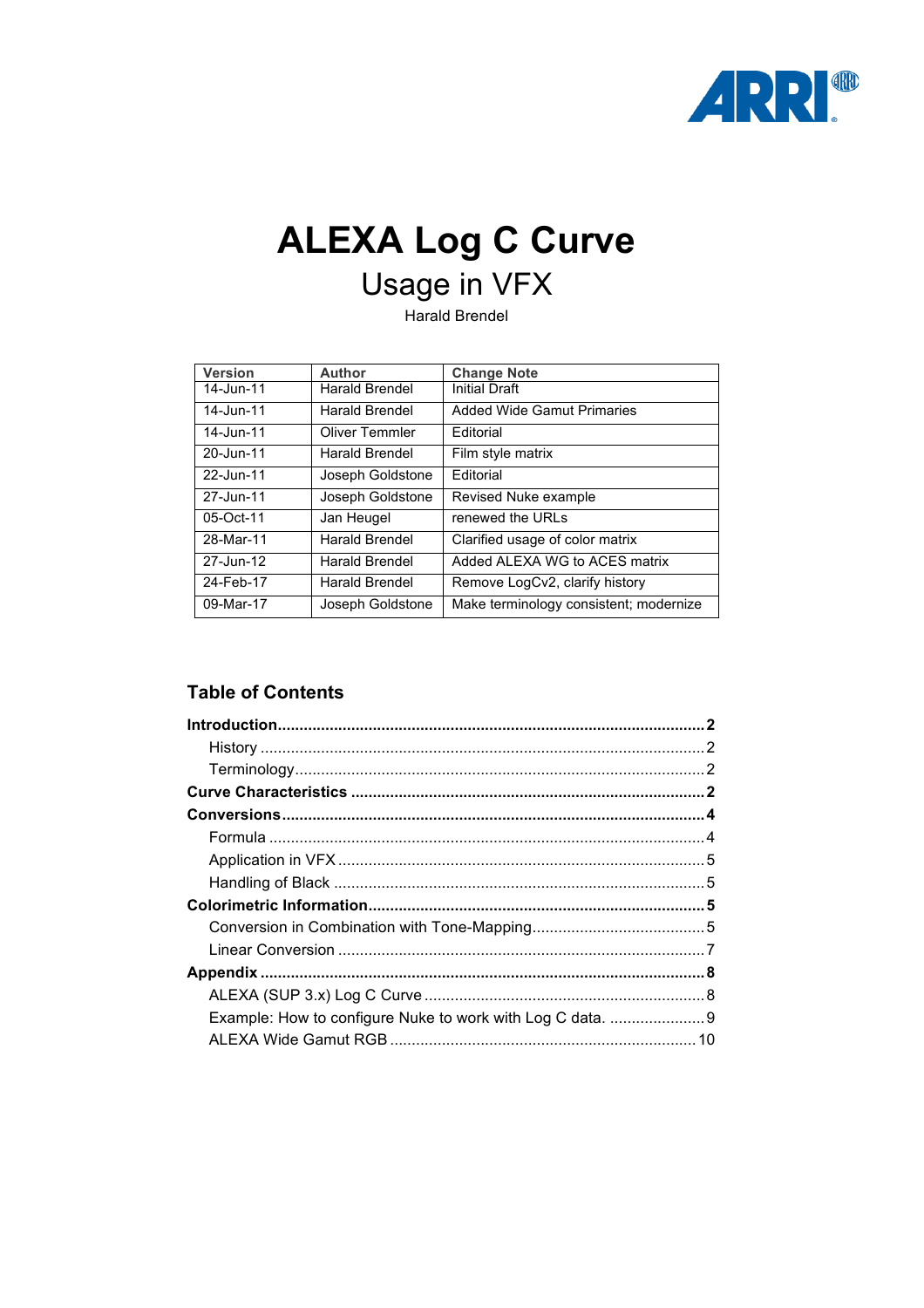## **Introduction**

The Log C curve is a logarithmic encoding for images that is used in the ARRI ALEXA. The encoding has a grayscale characteristic similar to a scan from negative film. Because of the fundamental differences between digital cameras and negatives, the color characteristics remain different, though.

Logarithmic encoding means that the relation between exposure measured in stops and the encoded signal is linear (straight) over a wide range. Each stop of exposure increases the signal by the same amount. The slope of this part of the curve is called gamma. You see also the toe at the bottom of the curve. The toe occurs because the sensor cannot see low light levels with the same quantization as higher levels. The overall shape of the curve is similar to the exposure curves of film negatives.



This document describes how to handle Log C encoded images in a VFX workflow. In particular, it describes how to convert between Log C and a linear domain.

#### **History**

There are three versions of the Log C curve. It was first introduced with the ARRIFLEX D-20 and D-21. Version 3 [V3], the current version, has been used since 2011, when it was introduced in the SUP 3.0 release of the ALEXA camera's firmware. Log C V3 is also used in all AMIRA, ALEXA Mini, and ALEXA 65 cameras. Earlier versions, such as Log C V2, are only useful for vaulted captures from 2011 and earlier; please contact ARRI if you need information on dealing with Log C versions prior to V3.

#### **Terminology**

For brevity, this document uses four terms as shorthand for more comprehensive ones.

- It uses "Log C value" to mean a value between 0.0 and 1.0 representing a linearly normalized code value, thus avoiding distinction between 10-bit and 12-bit Log C encodings, both of which can be produced by ARRI cameras. (When an actual 10- or 12-bit code value is described, it uses "Log C code value".)
- It uses "sensor signal" to mean a value between 0.0 and 1.0 representing a linear normalization of the 16-bit code value (i.e. 0 to 65535) from the ARRI camera sensor. (When an actual 16-bit code value is described, it uses "sensor code value".)
- It uses "exposure value" to mean a relative scene exposure value. Relative scene exposure values are linear, and are "relative" to a theoretical perfectly exposed white card having a value of 1.0. Note that many objects, including specular highlights, pyrotechnics, etc. will have exposure values above 1.0.
- It uses "linear domain" to describe either sensor signals or exposure values, both of which are linear encodings of the captured scene.

# **Curve Characteristics**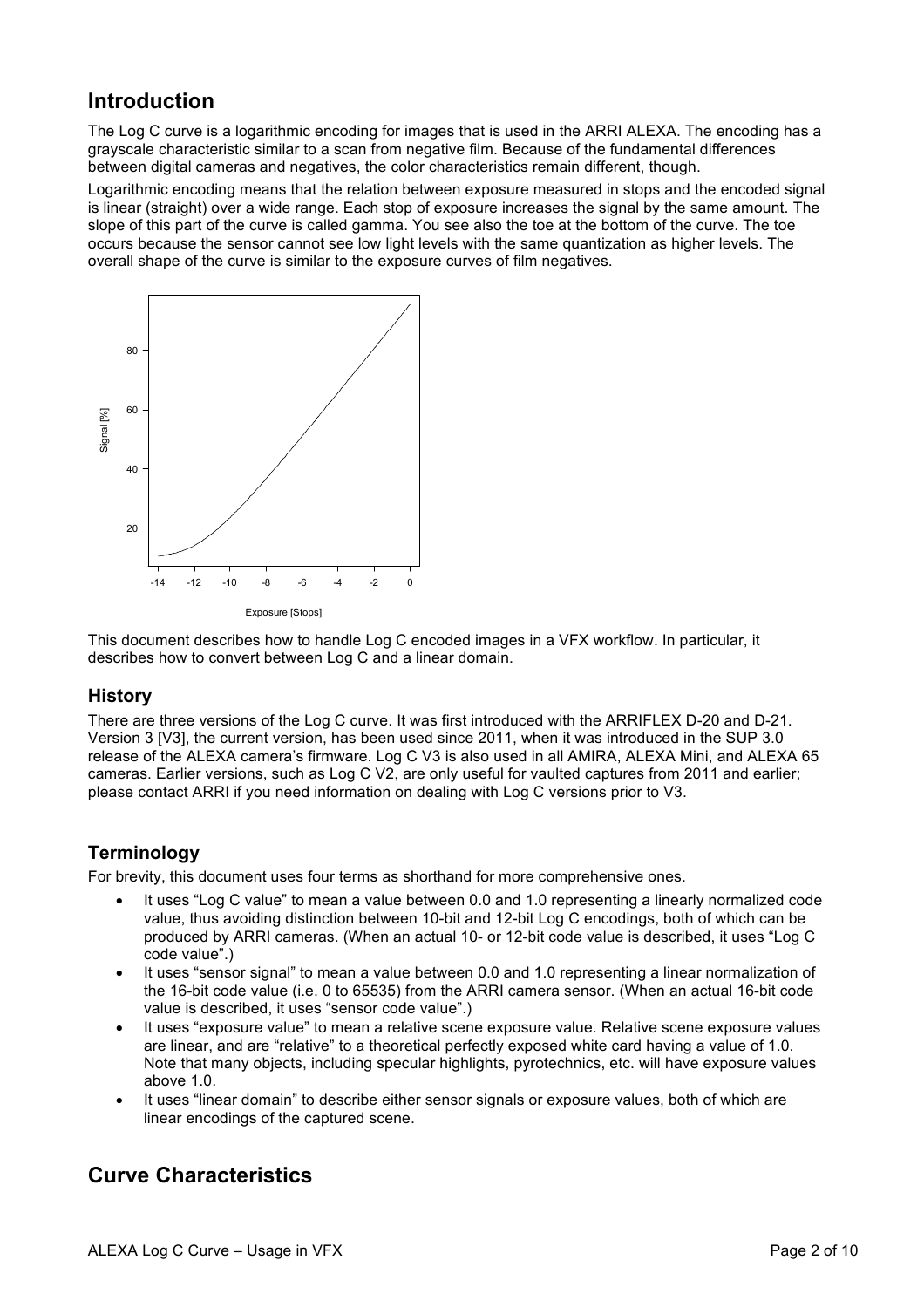The Log C curve actually is a set of curves for different exposure indices. Each curve maps the sensor signal corresponding to 18% gray to the Log C value of 0.391, which is 400/1023.

The following figure shows the Log C curves in a lin-lin plot. The x-axis represents the sensor signal.



**Linear Signal** 

The maximum value of the Log C curve depends on the EI value. The reason is easy to understand. When one steps down the exposure, by one stop for example, the sensor will capture one stop more highlight information. Since Log C values represents scene exposure values, the maximum value needs to be higher.

The curves for EI values above 1600 (including the shown curve for EI 3200) have an additional shoulder or roll-off built in to keep the maximum Log C code values within the available output range.

The following figure shows the curves in a log-lin plot. The x-axis represents the exposure measured in stops, relative to maximum exposure at the right end of the axis. In the linear part, the Log C curve has 73- 78 code values per stop in a 10-bit encoding.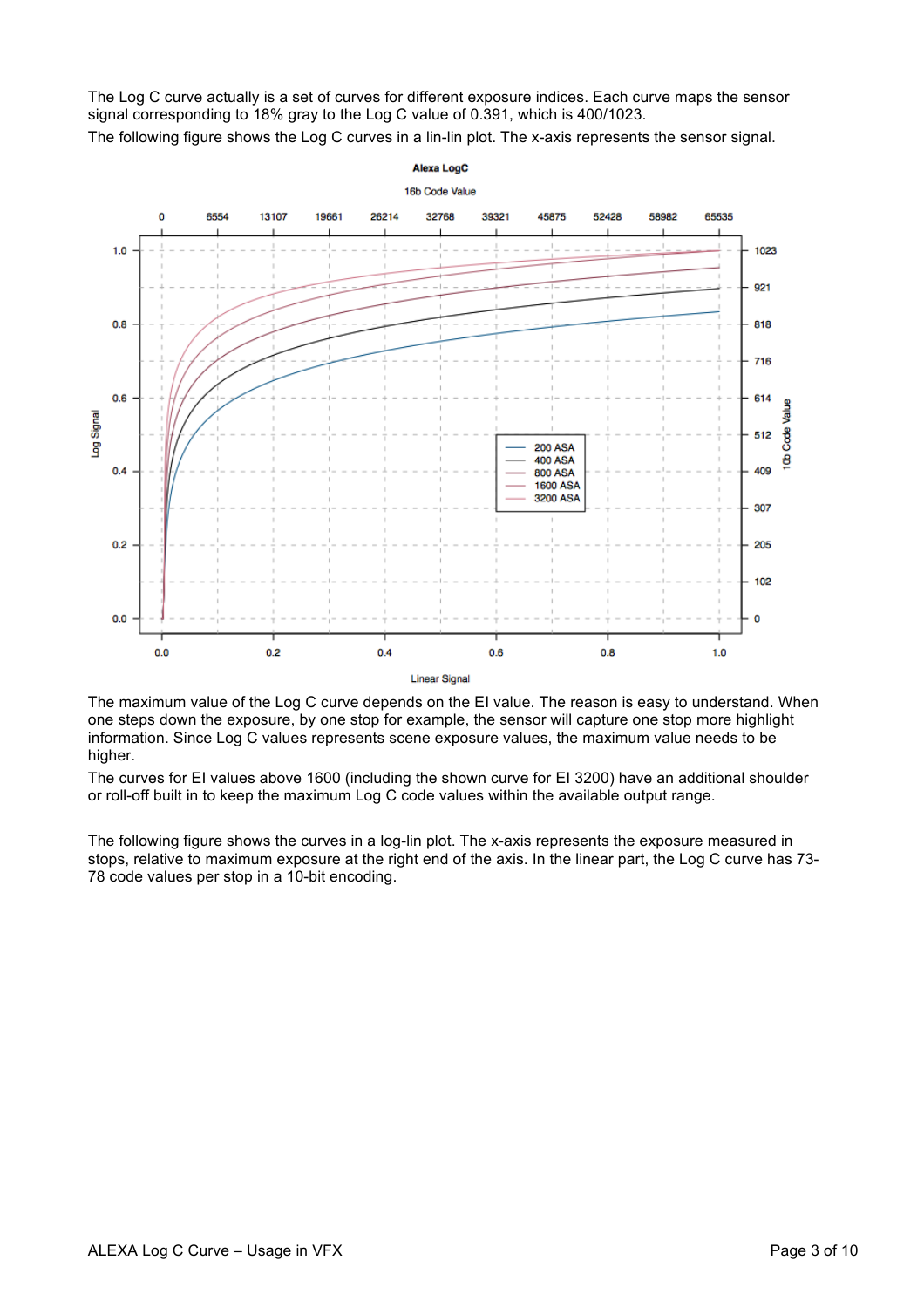



#### **Conversions**

ARRI provides lookup tables in different formats for the conversion between Log C value and sensor signal. Please go to http://www.arri.de/camera/digital\_cameras/tools/lut\_generator/lut\_generator.html. Alternatively, the formula described in the next section can be used for the conversion.

#### **Formula**

The encoding of linear data using the ALEXA Log C curves can be expressed by the following formula:

 $(x > cut)$  ? c \* log10(a \* x + b) + d: e \* x + f

in which x denotes the linear-domain data, cut and a through f denote parameters and log10 denotes the common logarithm. For a particular image being encoded, the values of cut and a through f will depend on two factors: which linear-domain quantity is being represented (sensor signal vs. exposure value), and exposure index (between 160 and 1600).

The appendix contains values of cut and a through f for all possible combinations of the above factors.

The decoding of ALEXA Log C values into linear-domain data can be expressed by the following formula:

 $(t > e * cut + f)$  ? (pow(10,  $(t - d) / c$ ) - b) / a:  $(t - f) / e$ 

The above formulas can be easily implemented in programming languages like C or as expressions in software systems like *Nuke*.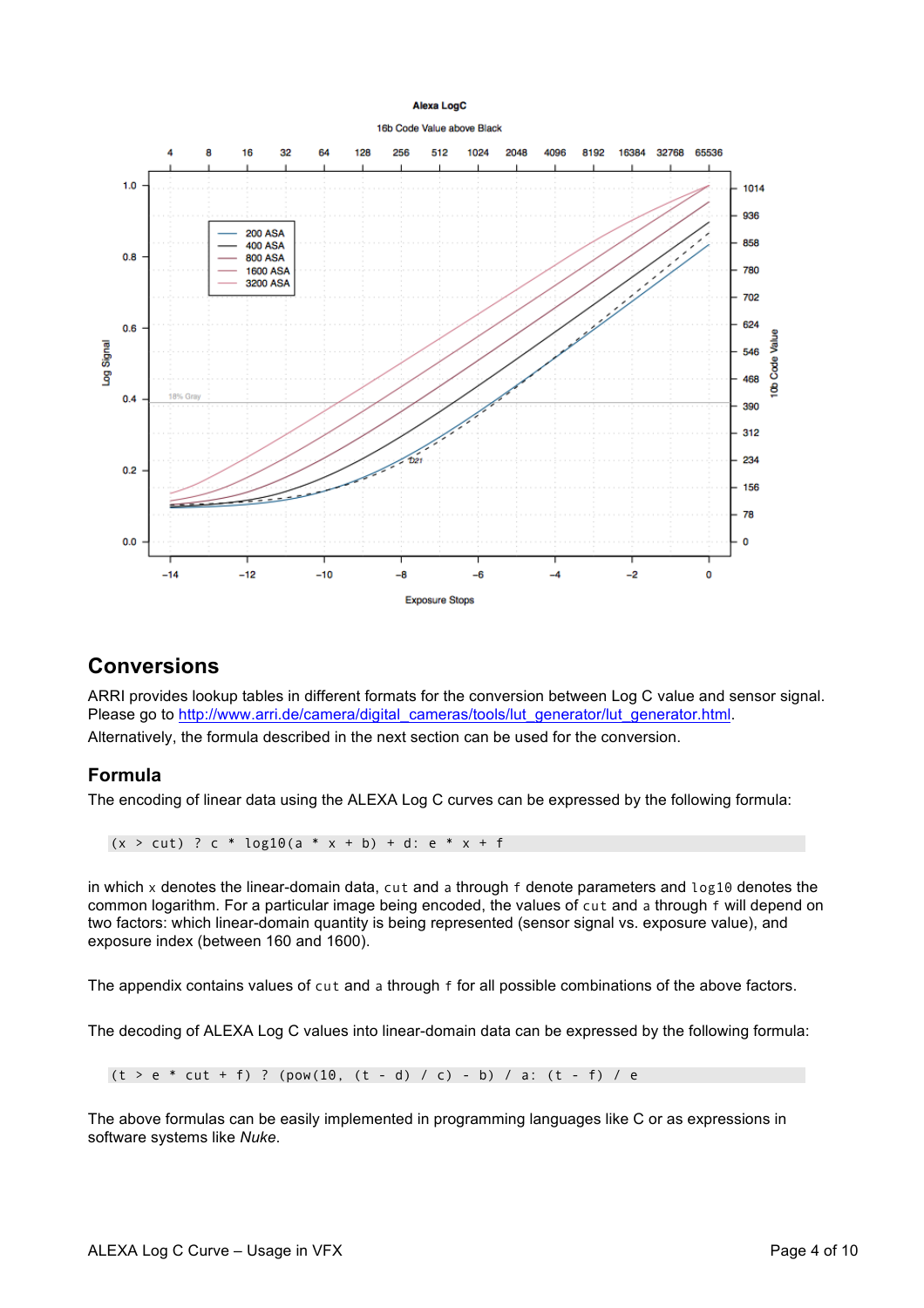## **Application in VFX**

In VFX, the image data is usually round-trip converted. Log C images are converted to exposure values for use in 3D or compositing and converted back to Log C.

Apply the transform described by the second formula to Log C-encoded images from ARRI cameras. In most cases you will want to use the parameters for conversion into exposure values.

The composited image may be converted back to Log C by using the first formula. Use the parameters based on the same EI value in both directions.

While the exact values of the parameters depend on the exposure index, this level of precision may not be needed for many applications. We suggest to use the parameters for EI 800; this is what pre-OpenColorIO [OCIO] versions of Nuke do, for example.

For images actually encoded with EI values from 200 to 1600, the maximum deviation in exposure value between the formula's results for EI 800 and the formula's results for the actual EI will be less than 10% for tonal values up to scene white.

When higher precision is needed, and the EI is less than or equal to 1600, use the parameters for the actual exposure index; this will return a result that is extremely accurate for all EIs below 1600, and for EI 1600 up to a Log C value of about 0.8 (corresponding to an exposure value of about 10.0). At EI 1600, above Log C values of about 0.8, the error in calculated exposure value increases somewhat, eventually producing about a 3% difference from its true exposure value.

The EI value is included as metadata in QuickTime™ and MXF. ARRI distributes a small app that can extract the metadata. The EI is also included in the header of ARRIRAW files and will be displayed by the ARRIRAW converter (ARC) and other applications that support the ARRIRAW format.

#### **Handling of Black**

When Log C values are converted to sensor signals, black (corresponding to zero exposure) will be represented by the value 256/65535. This sensor signal black level is the mean of all pixels. Because of read-out noise, single pixels may be above or below this value. The standard deviation of the read-out noise is approximately 2.5 sensor code values meaning that the offset of 256 is more than high enough to encode the full noise amplitude (usually one assumes a range of three times the standard deviation or  $\pm 8$ code values).

Using the parameters for exposure value will map the black value, as expected, to 0.0. With the noise, however, some pixels will come out as negative exposure values. When those values cannot be preserved and one does not want to clip them, a small offset of 8/65535 should be added to the sensor signal. This is equivalent of adding flare to the image data. The amount of flare expressed relative to the scene white will vary with the exposure index. It ranges from 0.1% (for EI 200) to 0.8% (for EI 3200).

The flare should be subtracted before the images are converted back to Log C.

# **Colorimetric Information**

ALEXA (SUP 3.x) Log C encodes image data in a wide gamut RGB color space that is detailed at the end of the Appendix. There are two ways to display Log C encoded images. The first approach is based on tone-mapping and is what the camera does internally to generate a video image. The full dynamic range of the camera is non-linearly compressed into a display signal. This approach attempts to create a preferred reproduction of the scene.

The second approach is to invert the Log C curve obtaining scene linear data. This data is then scaled such that the exposure value of a white diffusing reflector is 1.0. ALEXA wide gamut RGB values are converted into the display's RGB values and corrected for the non-linearity of the display ("gamma correction"). This approach attempts to create a colorimetric reproduction of the scene, but exposure values above 1.0 may be clipped in display.

#### **Conversion in Combination with Tone-Mapping**

Lookup tables for the tone-mapping can be downloaded from the ALEXA LUT generator (see below). After tone-mapping the RGB values may be converted into color spaces commonly used in digital post production.

The matrix for conversion from tone-mapped ALEXA wide gamut RGB to the RGB color space defined by ITU Rec. 709 is given below.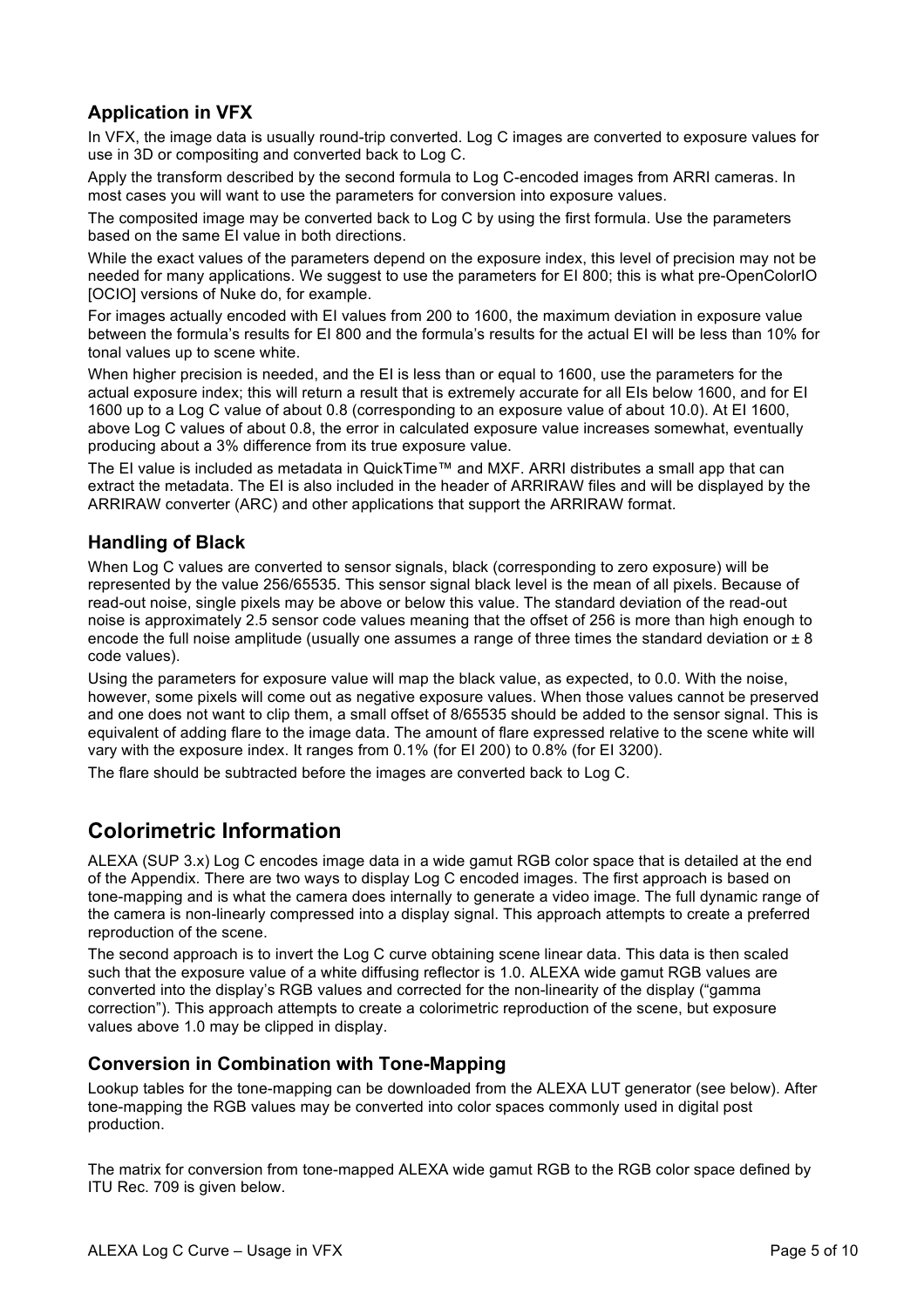| 1.485007    | $-0.401216$ | $-0.083791$ |
|-------------|-------------|-------------|
| $-0.033732$ | 1.282887    | $-0.249155$ |
| 0.010776    | $-0.122018$ | 1.111242    |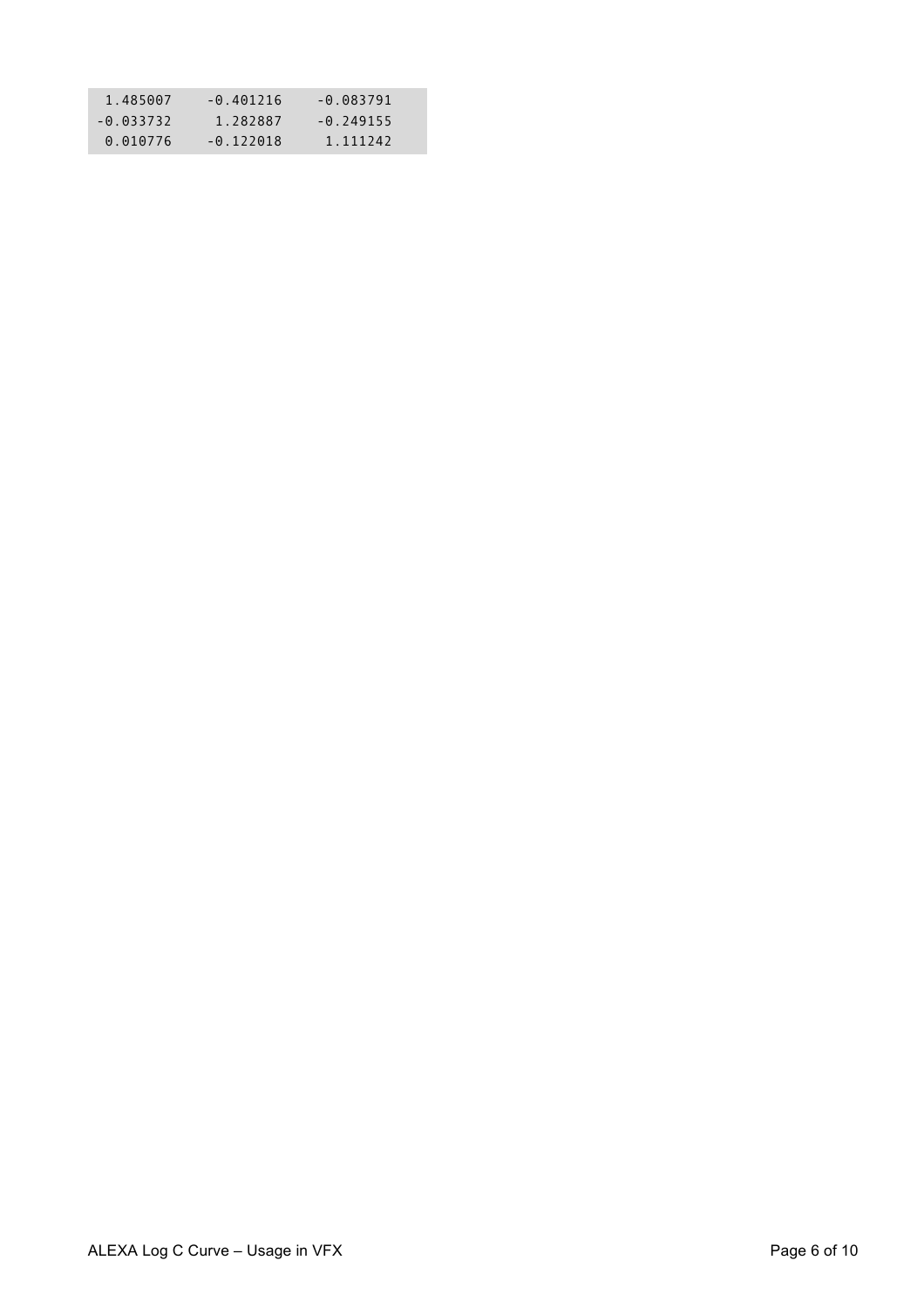For conversion into the P3-DCI color space<sup>1</sup> the following matrix is used.

| 1.296541 | $-0.194182$ | $-0.102359$ |
|----------|-------------|-------------|
| 0.019844 | 1.224098    | $-0.243942$ |
| 0.031999 | $-0.036114$ | 1.004115    |

The matrix above includes a chromatic adaptation transform to the DCI white point. If the projector is set up for a D65 white point or if no chromatic adaptation transform is desired, the following matrix can be used.

| 1.213079 | -0.098707   | $-0.114372$ |
|----------|-------------|-------------|
| 0.014386 | 1.230503    | $-0.244889$ |
| 0.030442 | $-0.021558$ | 0.991116    |

After converting to the display's RGB space the data needs to be gamma corrected. The presumed nonlinearity of the displays associated with the color space defined by ITU Rec. 709 is given by ITU Rec. 1886. The presumed nonlinearity of the displays with P3 primaries (no matter which white point is chosen) is a pure gamma function with a gamma of 2.6.

Note that the 3D lookup tables offered at

http://www.arri.de/camera/digital\_cameras/tools/lut\_generator/lut\_generator.html combine all of those steps (tone-mapping, color conversion, gamma correction) in one LUT.

#### **Linear Conversion**

For display of linear data without tone-mapping it's recommended to calculate conversion matrices from ALEXA wide gamut RGB to the target color space based on the information given in the appendix.

For example, the matrix for conversion from linear ALEXA wide gamut RGB into ITU Rec. 709 RGB is

| 1.617523    | $-0.537287$ | $-0.080237$ |
|-------------|-------------|-------------|
| $-0.070573$ | 1.334613    | $-0.26404$  |
| $-0.021102$ | $-0.226954$ | 1.248056    |

Comparing this matrix with the one given above, you may recognize that the latter generates less saturated RGB values (smaller values along the main diagonal). That deviation from the correct conversion is done to compensate for the increase of saturation produced by the tone-map curve.

l

 $1$  This refers to the minimum gamut of the reference projector as specified in SMPTE RP 431-2.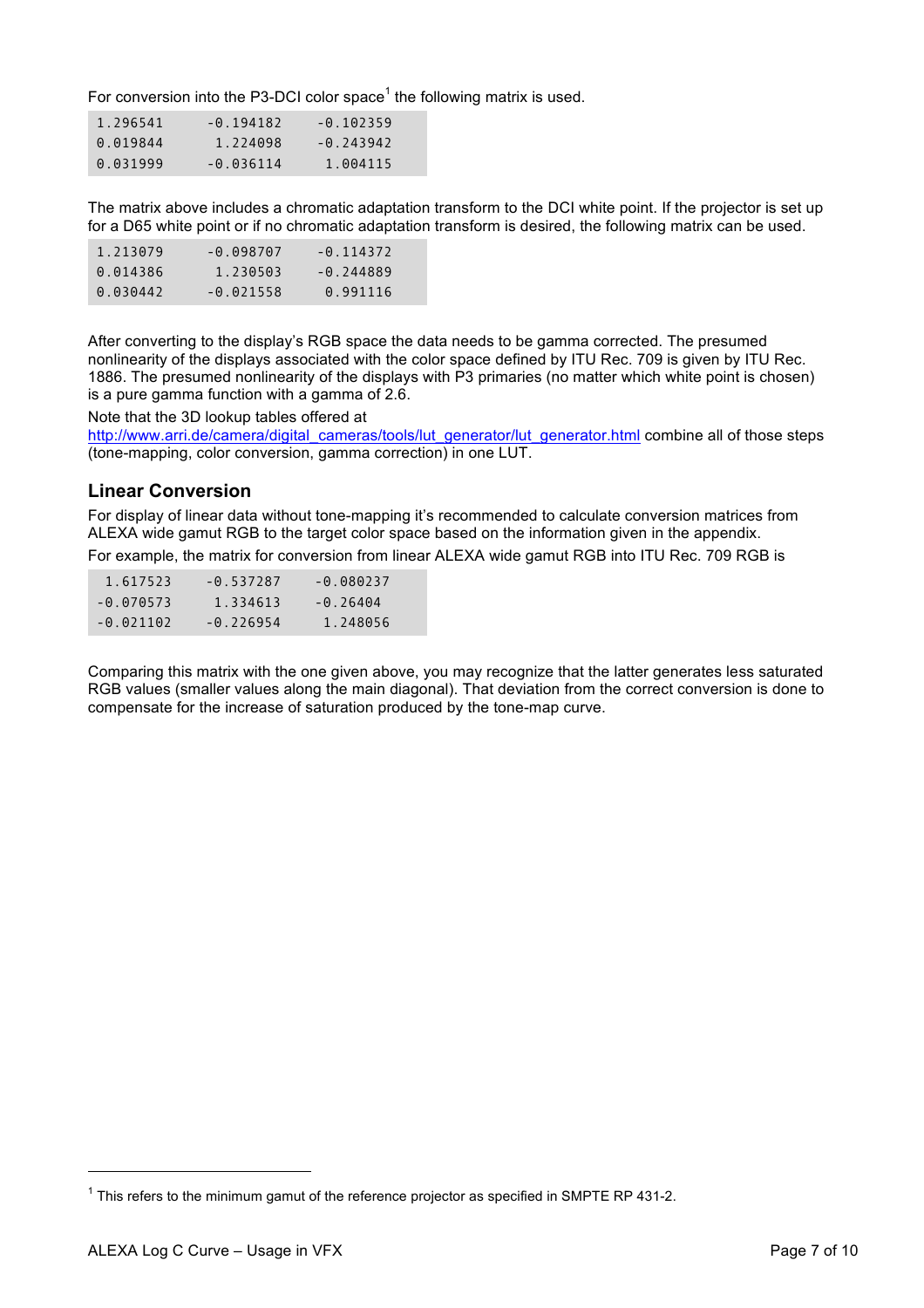# **Appendix**

## **ALEXA (SUP 3.x) Log C Curve**

The parameters in this section apply to all images recorded with ARRI digital cameras released after 2011, and to pre-2011 "Classic" ALEXA cameras using SUP 3.0 or more recent firmware. Thus beyond the Classic ALEXA, this includes the AMIRA, ALEXA XT, ALEXA SXT, ALEXA MINI and ALEXA 65, no matter what their firmware version was when the images were created.

The following table lists the Log C values corresponding to sensor signals representing no exposure (black) and sensor saturation (a sensor signal of 1.0) depending on the selected EI. Note that the Log C values for black level are constant in Log C V3.

| ASA  | <b>Black</b> | <b>Clipping Level</b> |
|------|--------------|-----------------------|
| 160  | 0.0928       | 0.8128                |
| 200  | 0.0928       | 0.8341                |
| 250  | 0.0928       | 0.8549                |
| 320  | 0.0928       | 0.8773                |
| 400  | 0.0928       | 0.8968                |
| 500  | 0.0928       | 0.9158                |
| 640  | 0.0928       | 0.9362                |
| 800  | 0.0928       | 0.9539                |
| 1000 | 0.0928       | 0.9711                |
| 1280 | 0.0928       | 0.9895                |
| 1600 | 0.0928       | 1.0000                |
| 2000 | 0.0928       | 1.0000                |
| 2560 | 0.0928       | 1.0000                |
| 3200 | 0.0928       | 1.0000                |

Use the parameters in the following table for conversion between Log C values and sensor signal.

| EI   | cut      | a     | b           | c        | d        | е          |             | e*cut+f  |
|------|----------|-------|-------------|----------|----------|------------|-------------|----------|
| 160  | 0.004680 | 40.0  | $-0.076072$ | 0.269036 | 0.381991 | 42.062665  | $-0.071569$ | 0.125266 |
| 200  | 0.004597 | 50.0  | $-0.118740$ | 0.266007 | 0.382478 | 51.986387  | $-0.110339$ | 0.128643 |
| 250  | 0.004518 | 62.5  | $-0.171260$ | 0.262978 | 0.382966 | 64.243053  | $-0.158224$ | 0.132021 |
| 320  | 0.004436 | 80.0  | $-0.243808$ | 0.259627 | 0.383508 | 81.183335  | $-0.224409$ | 0.135761 |
| 400  | 0.004369 | 100.0 | $-0.325820$ | 0.256598 | 0.383999 | 100.295280 | $-0.299079$ | 0.139142 |
| 500  | 0.004309 | 125.0 | $-0.427461$ | 0.253569 | 0.384493 | 123.889239 | $-0.391261$ | 0.142526 |
| 640  | 0.004249 | 160.0 | $-0.568709$ | 0.250219 | 0.385040 | 156.482680 | $-0.518605$ | 0.146271 |
| 800  | 0.004201 | 200.0 | $-0.729169$ | 0.247190 | 0.385537 | 193.235573 | $-0.662201$ | 0.149658 |
| 1000 | 0.004160 | 250.0 | $-0.928805$ | 0.244161 | 0.386036 | 238.584745 | $-0.839385$ | 0.153047 |
| 1280 | 0.004120 | 320.0 | $-1.207168$ | 0.240810 | 0.386590 | 301.197380 | $-1.084020$ | 0.156799 |
| 1600 | 0.004088 | 400.0 | $-1.524256$ | 0.237781 | 0.387093 | 371.761171 | $-1.359723$ | 0.160192 |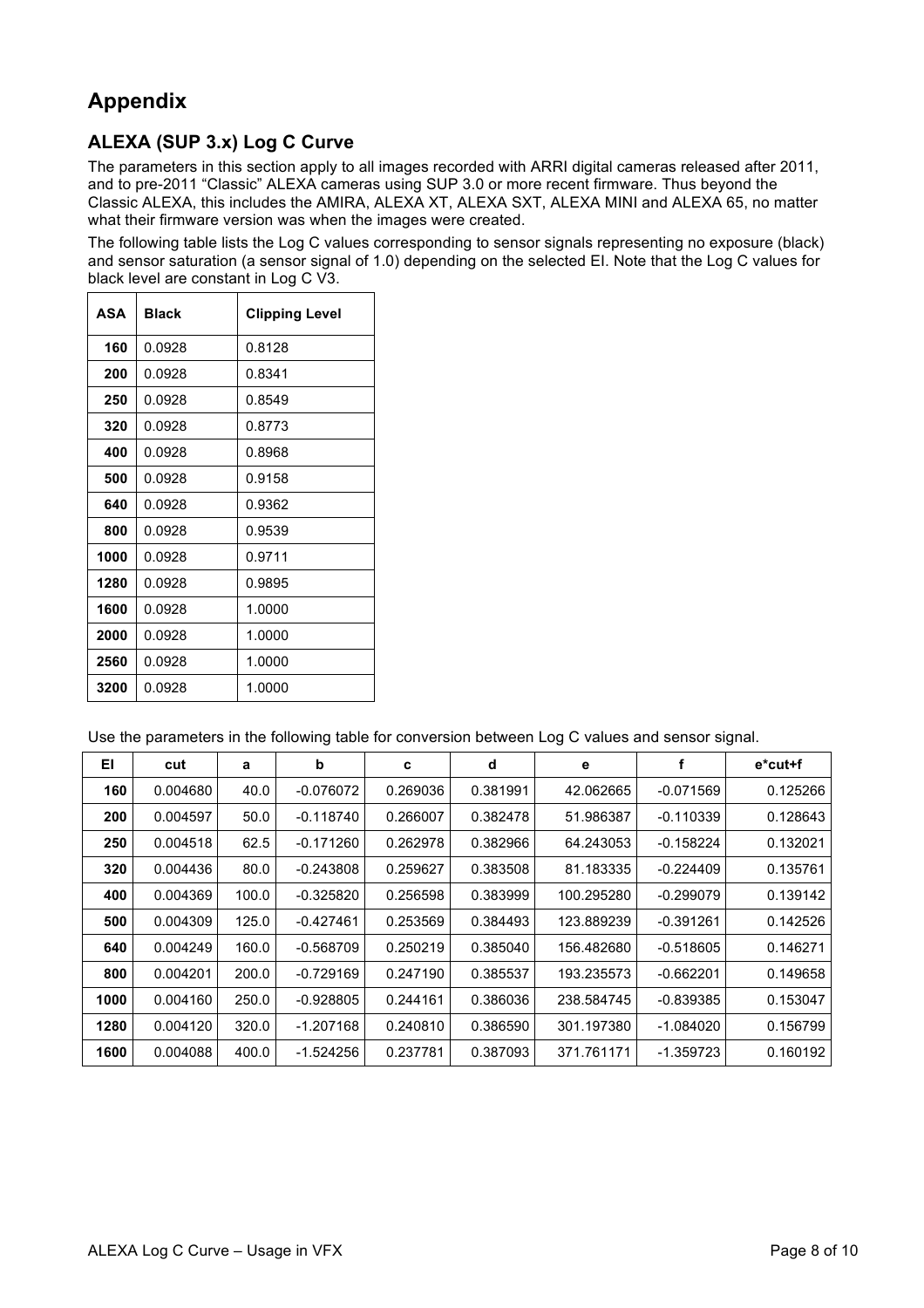The parameters are inserted in the conversion formula:

lin2log(x)  $(x > cut)$  ? c \* log10(a \* x + b) + d: e \* x + f log2lin(t)  $(t > e * cut + f)$  ? (pow(10,  $(t - d) / c$ ) - b) / a:  $(t - f) / e$ 

Refer to the main text for more explanations.

|      |          |          |          |          |          |          | ood ind parameters in the following table for conversion between Eog O values and exposure values. |             |
|------|----------|----------|----------|----------|----------|----------|----------------------------------------------------------------------------------------------------|-------------|
| EI   | cut      | a        | b        | c        | d        | е        |                                                                                                    | $e^*$ cut+f |
| 160  | 0.005561 | 5.555556 | 0.080216 | 0.269036 | 0.381991 | 5.842037 | 0.092778                                                                                           | 0.125266    |
| 200  | 0.006208 | 5.555556 | 0.076621 | 0.266007 | 0.382478 | 5.776265 | 0.092782                                                                                           | 0.128643    |
| 250  | 0.006871 | 5.555556 | 0.072941 | 0.262978 | 0.382966 | 5.710494 | 0.092786                                                                                           | 0.132021    |
| 320  | 0.007622 | 5.555556 | 0.068768 | 0.259627 | 0.383508 | 5.637732 | 0.092791                                                                                           | 0.135761    |
| 400  | 0.008318 | 5.555556 | 0.064901 | 0.256598 | 0.383999 | 5.571960 | 0.092795                                                                                           | 0.139142    |
| 500  | 0.009031 | 5.555556 | 0.060939 | 0.253569 | 0.384493 | 5.506188 | 0.092800                                                                                           | 0.142526    |
| 640  | 0.009840 | 5.555556 | 0.056443 | 0.250219 | 0.385040 | 5.433426 | 0.092805                                                                                           | 0.146271    |
| 800  | 0.010591 | 5.555556 | 0.052272 | 0.247190 | 0.385537 | 5.367655 | 0.092809                                                                                           | 0.149658    |
| 1000 | 0.011361 | 5.555556 | 0.047996 | 0.244161 | 0.386036 | 5.301883 | 0.092814                                                                                           | 0.153047    |
| 1280 | 0.012235 | 5.555556 | 0.043137 | 0.240810 | 0.386590 | 5.229121 | 0.092819                                                                                           | 0.156799    |
| 1600 | 0.013047 | 5.555556 | 0.038625 | 0.237781 | 0.387093 | 5.163350 | 0.092824                                                                                           | 0.160192    |

Use the parameters in the following table for conversion between Log C values and exposure values.

It's not possible to express the Log C V3 function for EI values greater than 1600 in the compact formula. At EI 1600 there is a very small difference between the maximum value of the Log C function used in the camera and the formula provided in this document. The maximum value of the Log C curve using the parameters for EI 1600 will rise just above 1.0. Those values should be clipped to 1.0.

#### **Example: How to configure Nuke to work with Log C data.**

This example assumes that you are using Nuke in its pre-OpenColorIO configuration. This corresponds to using the 'Nuke' setting for color management in Nuke's Project Settings' 'Color' tab. If you are working with a monitor that supports multiple color spaces, it assumes you have set that monitor for 'Rec. 709'. This example also assumes you are working with DPX files.

The following can be added to the Nuke init. py file. It uses one of the LUTs downloaded from http://www.arri.de/camera/digital\_cameras/tools/lut\_generator/lut\_generator.html. With this setup, you can convert ALEXA Log C data into exposure values for compositing, while displaying the data in exactly the same way as did the video output of the camera.

Note that the LUT file's path will differ on your system.

```
# ViewerProcess LUTs 
nuke.ViewerProcess.register("AlexaV3Rec709", nuke.createNode, 
("Vectorfield", "vfield_file 
/mnt/libs/nukelib/luts/AlexaV3_EI0800_LogC2Video_Rec709_EE_nuke3d.cube 
colorspaceIn AlexaV3LogC"))
```